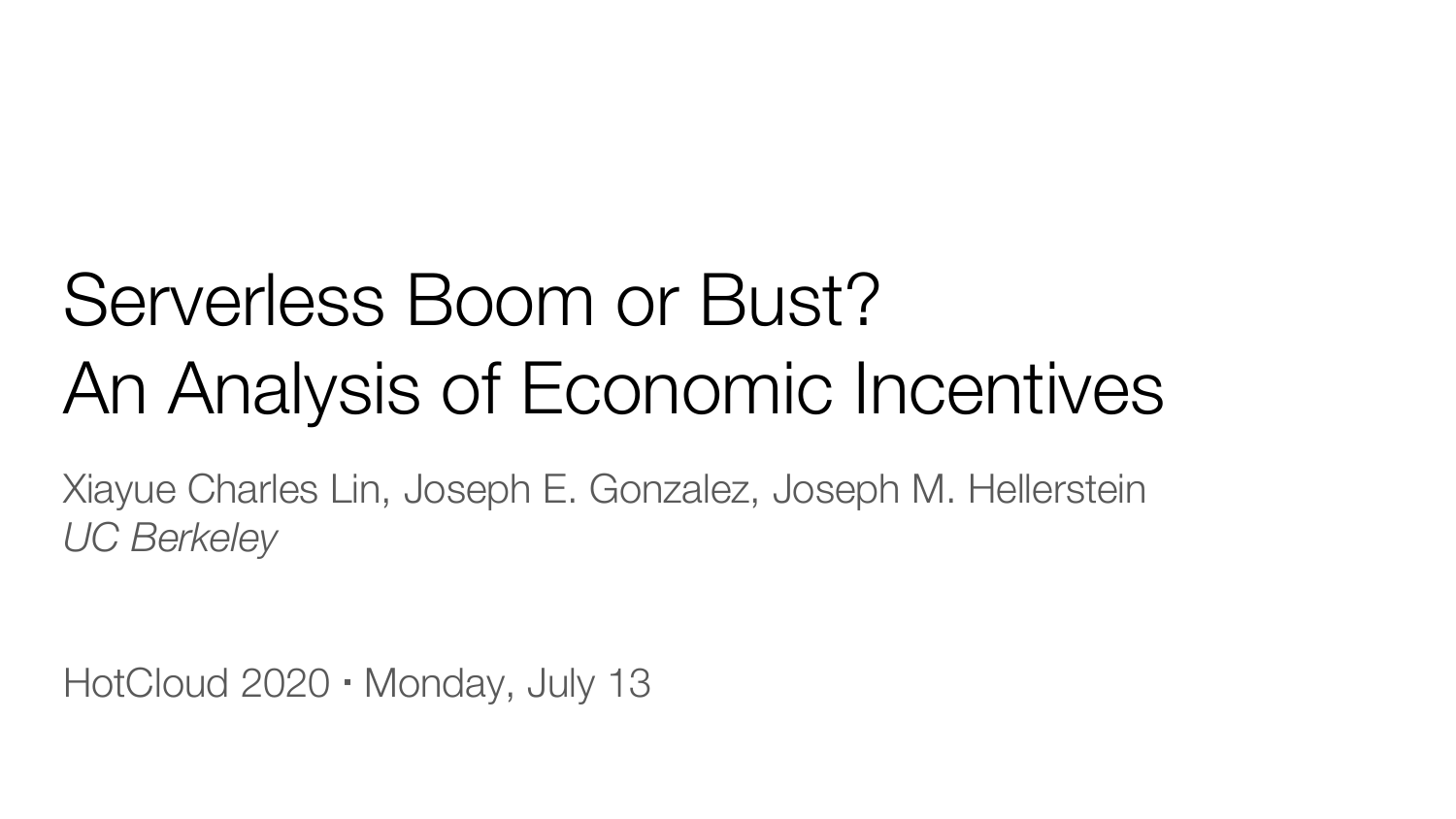## An Economic Model for Serverless

- Serverless: pay for consumption instead of capacity
- In broad strokes, when is serverless advantageous?

Why an economic model?

- Serverless is exciting, but still in its relative infancy provisioned servers are far from being replaced
- Inform research and build intuition:
	- Which parts of the design space are economically sensible?
	- Which directions have transformative potential?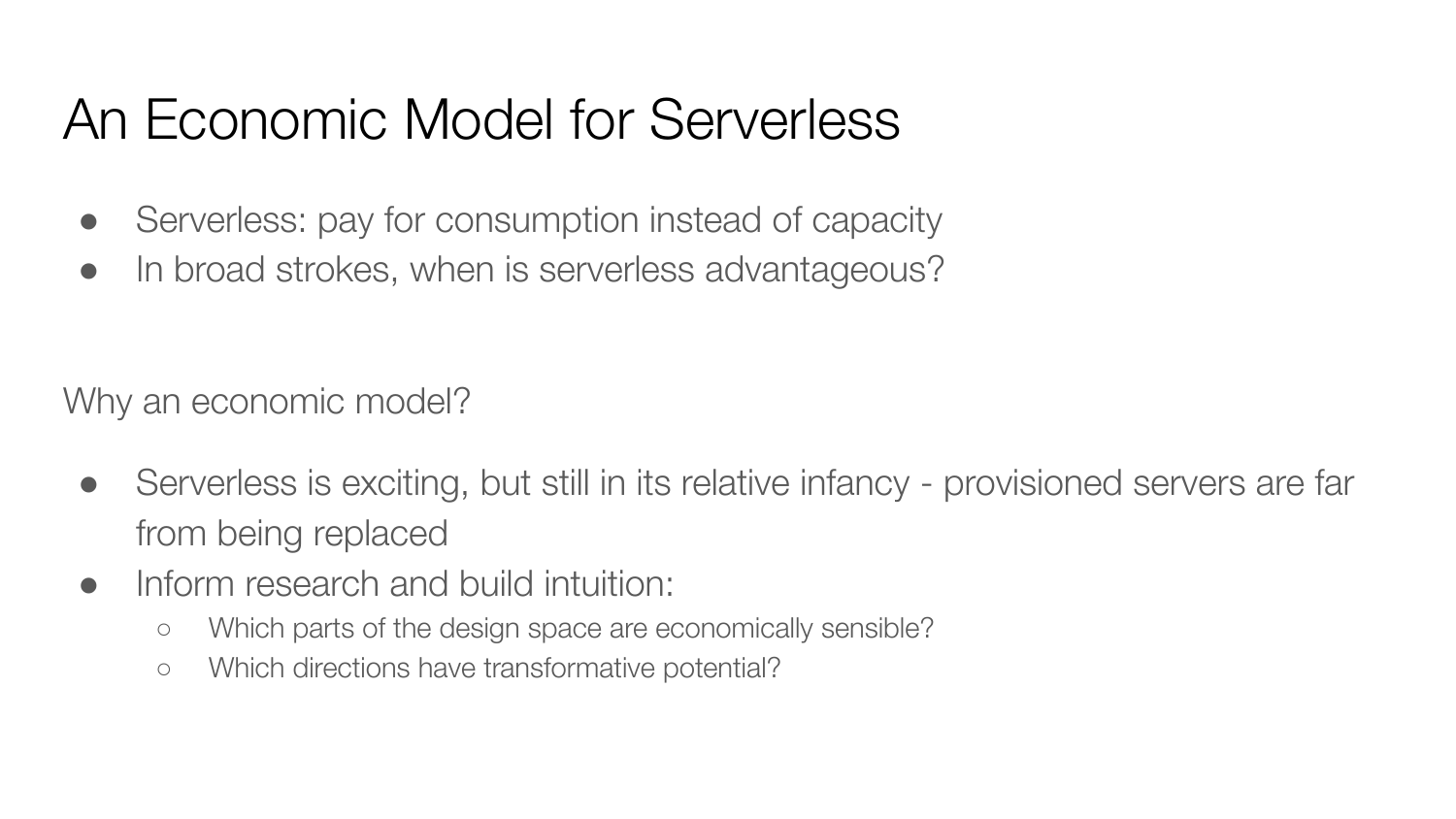#### Questions we want to reason about

- Gauging how "compelling" arbitrary improvements are
	- Suppose a new paper shows "some technique can reduce straggler latency by 2x for serverless application Y"
	- What does that mean? Is it game changing? Does this enable the previously infeasible?
	- What if cloud vendors change serverless prices in the future? Instead of redoing benchmarks, intuitively reason about whether serverless Y makes sense fundamentally or temporarily
- Informing design decisions
	- Autoscaling policies
	- Pricing Quality of Service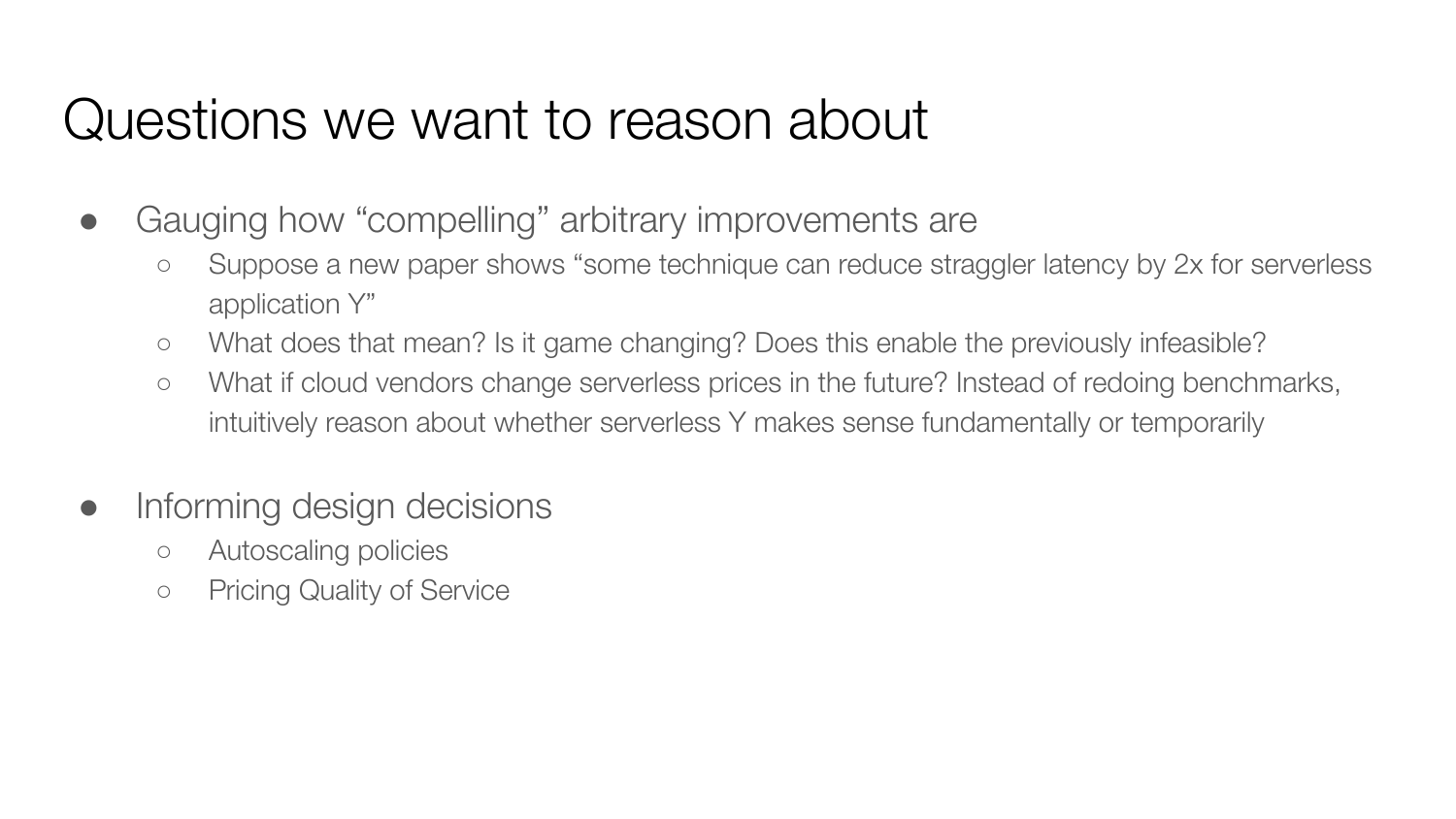- The constraint: for any serverless product to be viable, both the provider and the customer must prefer it to a serverful option
- For the provider, we assume profit to be the most important
	- Serverless product should bring in at least as much revenue as if the resources were spent on a serverful product instead
	- We consider utilization ratio and price ratio (for any particular vendor and product)

$$
c > \frac{p_r}{p_s}
$$

○ "Resource underutilization from serverless must be compensated by higher product price"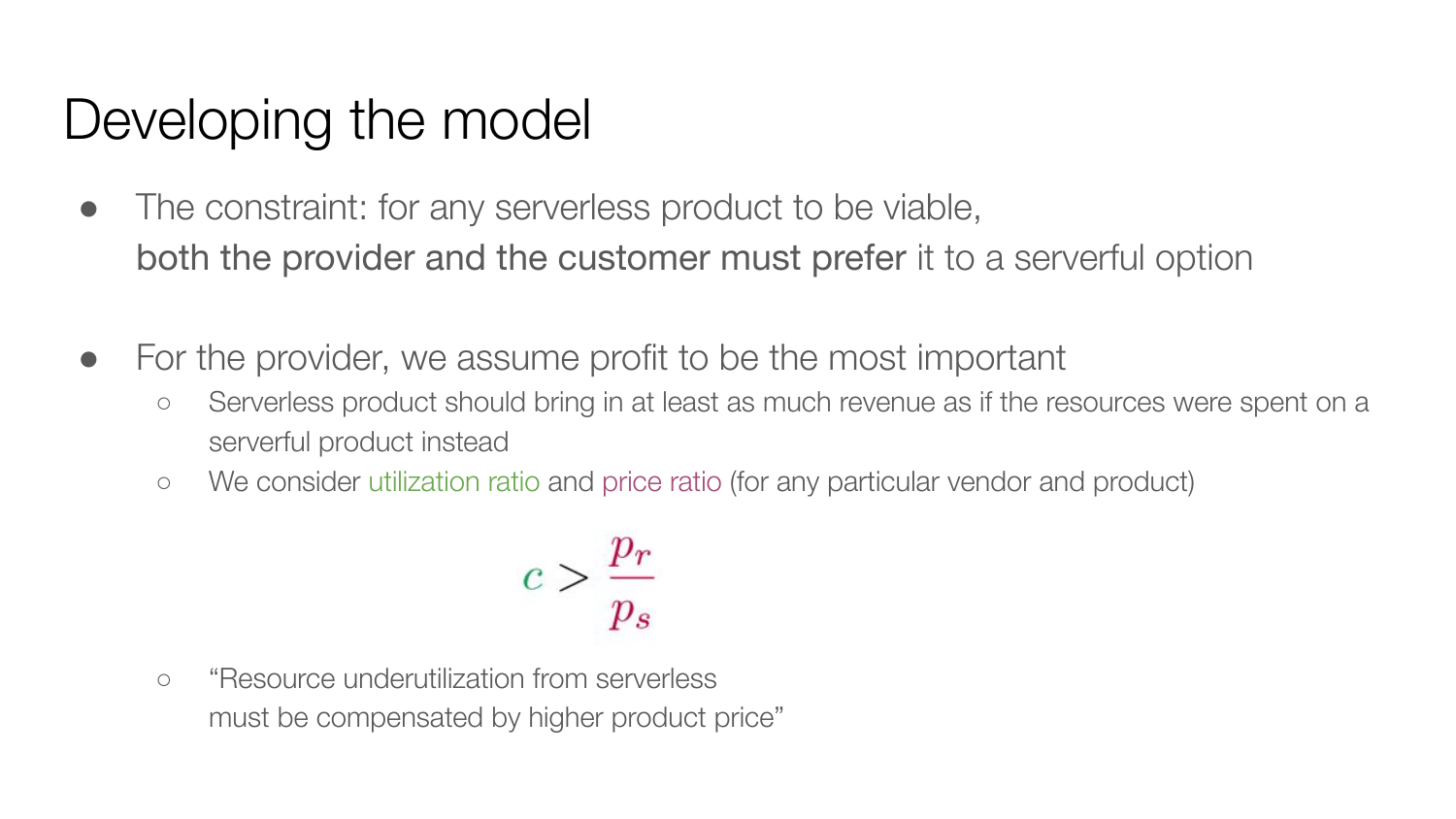• The customer also faces an analogous price-to-utilization tradeoff: the premium they pay for serverless must be worth the time they would waste if they provisioned a serverful product

$$
\frac{p_s}{p_r} < \frac{t_r}{t_s}
$$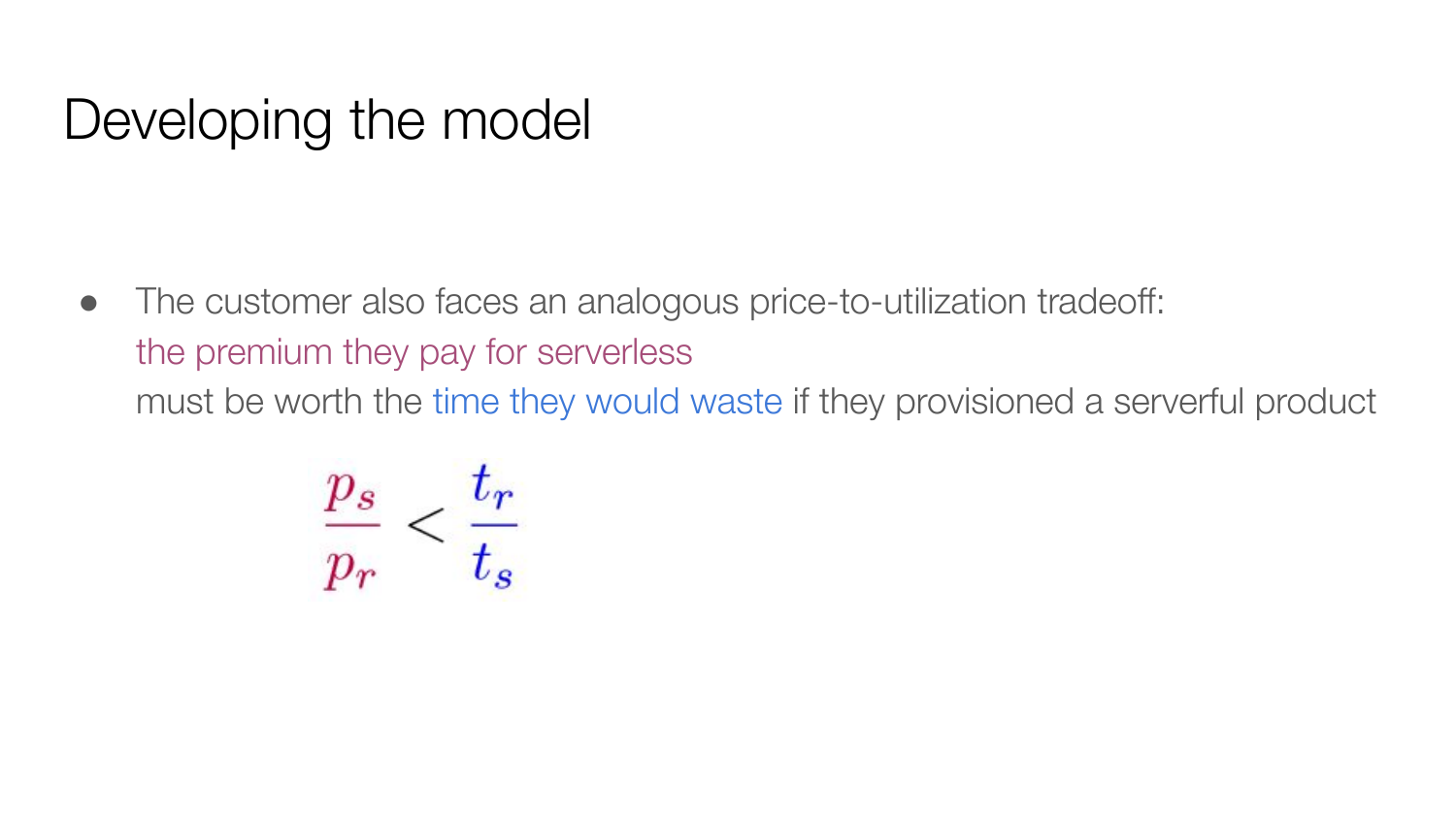- Another decision factor: the customer may also find serverless less "useful"
	- Specialized hardware requirements?
	- Quality of service requirements?
	- Transition cost, operational concerns, lock-in concerns…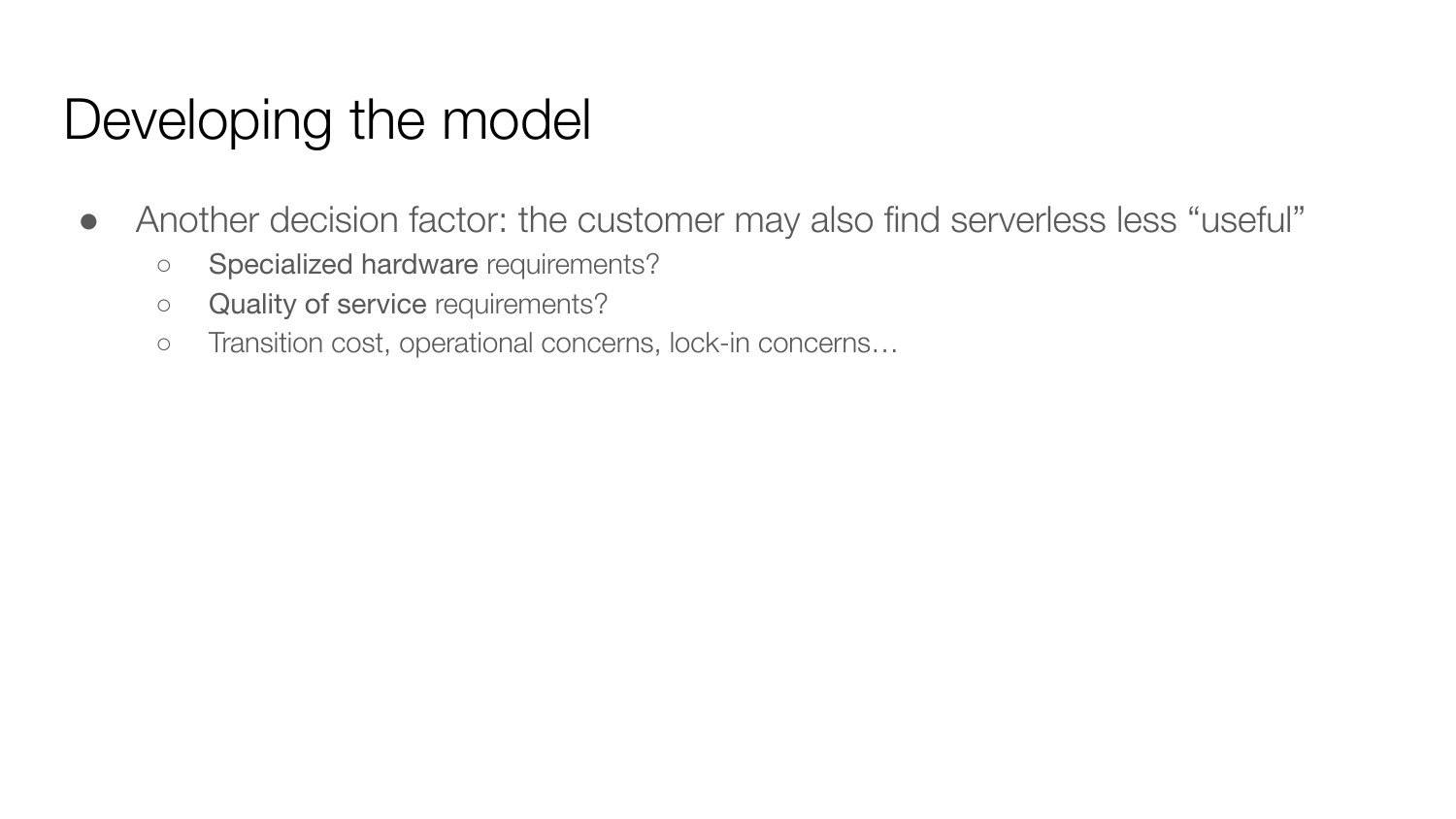- Another decision factor: the customer may also find serverless less "useful"
	- Specialized hardware requirements?
	- Quality of service requirements?
	- Transition cost, operational concerns, lock-in concerns…
- Can model this as a binary variable, but might as well make it continuous:

$$
\frac{p_s}{p_r} < \frac{t_r}{t_s} \cdot \frac{v_s}{v_r}
$$

(teal term represents relative usefulness of serverless product over serverful)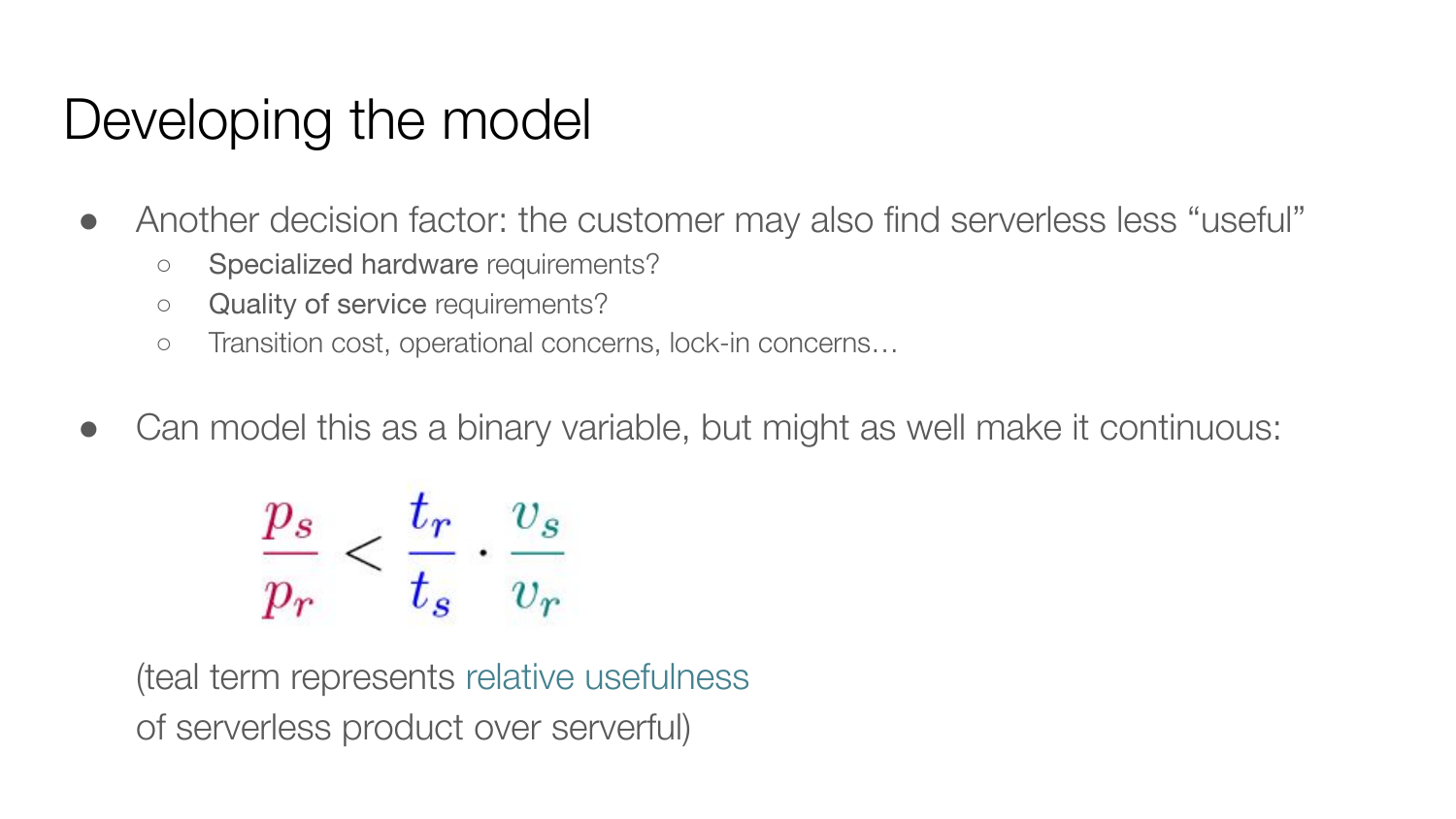• Combining the provider and customer models:

$$
c^{-1}<\frac{p_s}{p_r}<\frac{t_r}{t_s}\cdot\frac{v_s}{v_r}
$$

- On the two ends: how much better providers are at using resources than individual customers, and how useful serverless products are
- Price ratio serves as a public bound for these otherwise opaque terms
- For brevity, we will denote the customer characteristics as  $\alpha$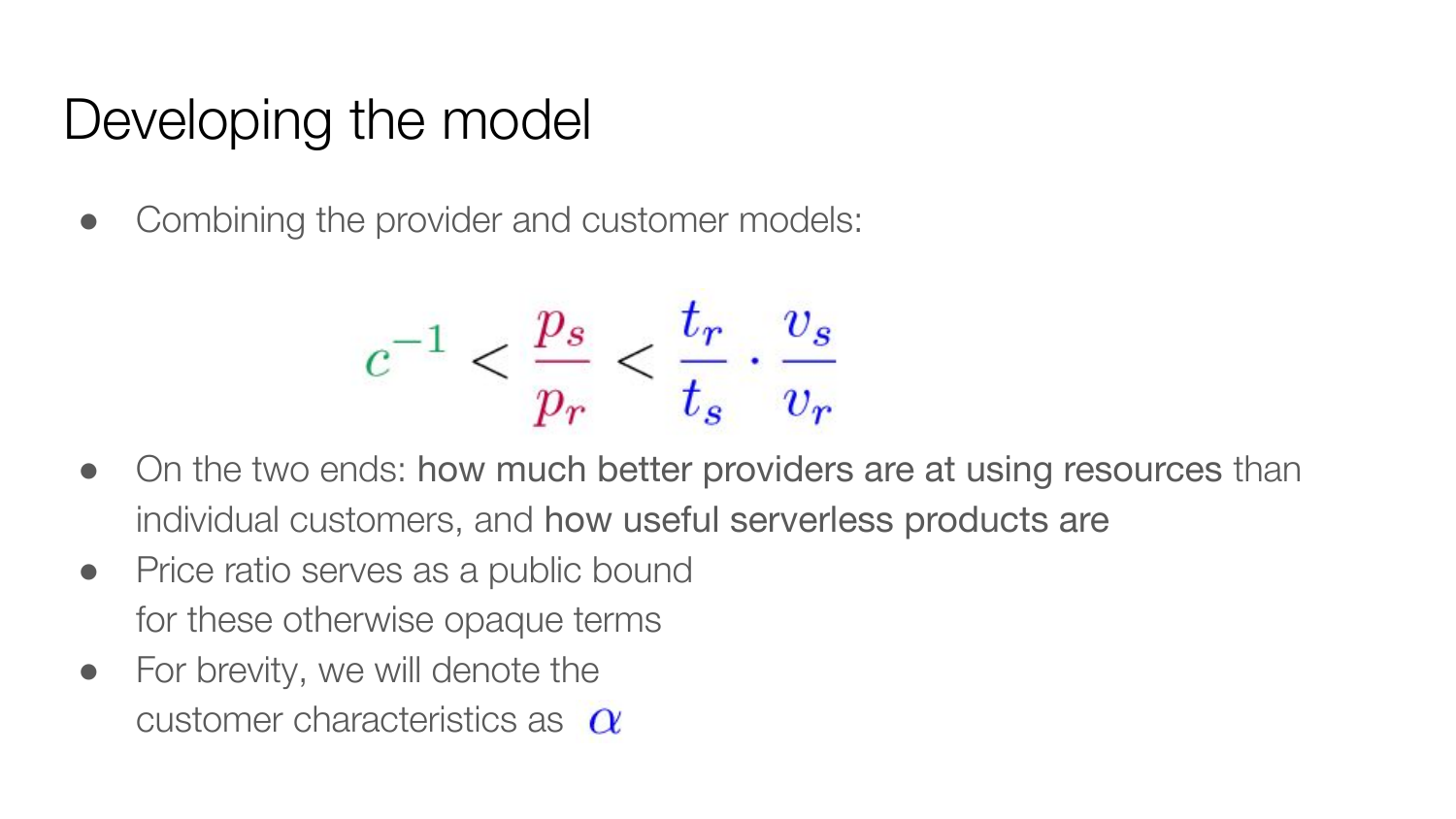## Classifying customers

Individual customers (and use cases) have different characteristics, and thus different levels of alpha. All levels of alpha fall into one of three categories:

- $\bullet$  alpha  $<$  1
	- No amount of utilization or price improvements will help them; more useful serverless products are required
- $\bullet$  1 < alpha <  $c^{-1}$ 
	- These customers prefer consumption-based versus capacity-based pricing if possible, but providers cannot profitably serve them yet
- alpha  $> c^{-1}$ 
	- Providers can profitably provide serverless products to these customers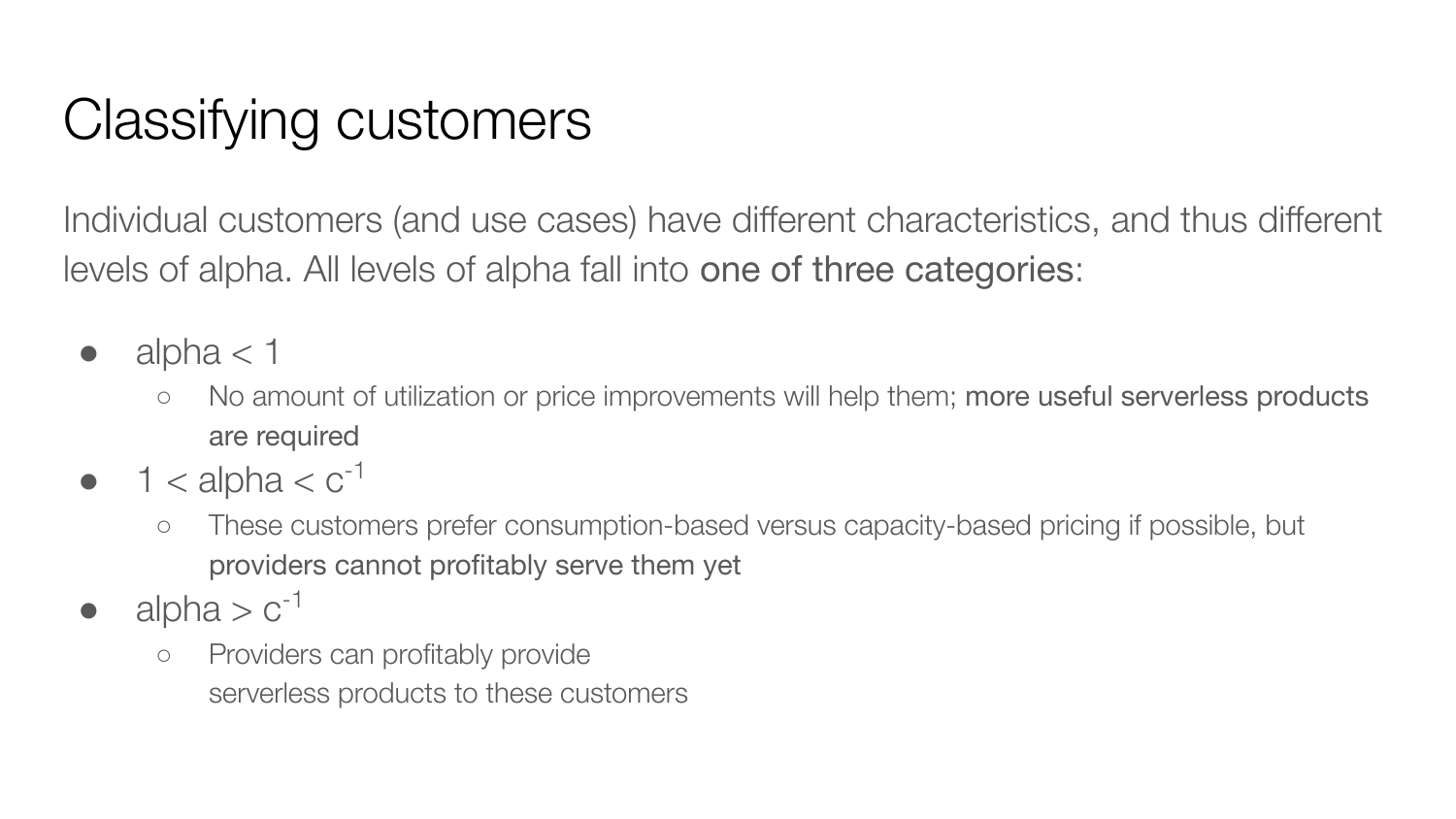## Examining Autoscaling

- Increasing granularity from customers to their individual provisioned resources (e.g. individual VMs)
- Simulation: A customer provisions for peak to serve a generic job queue

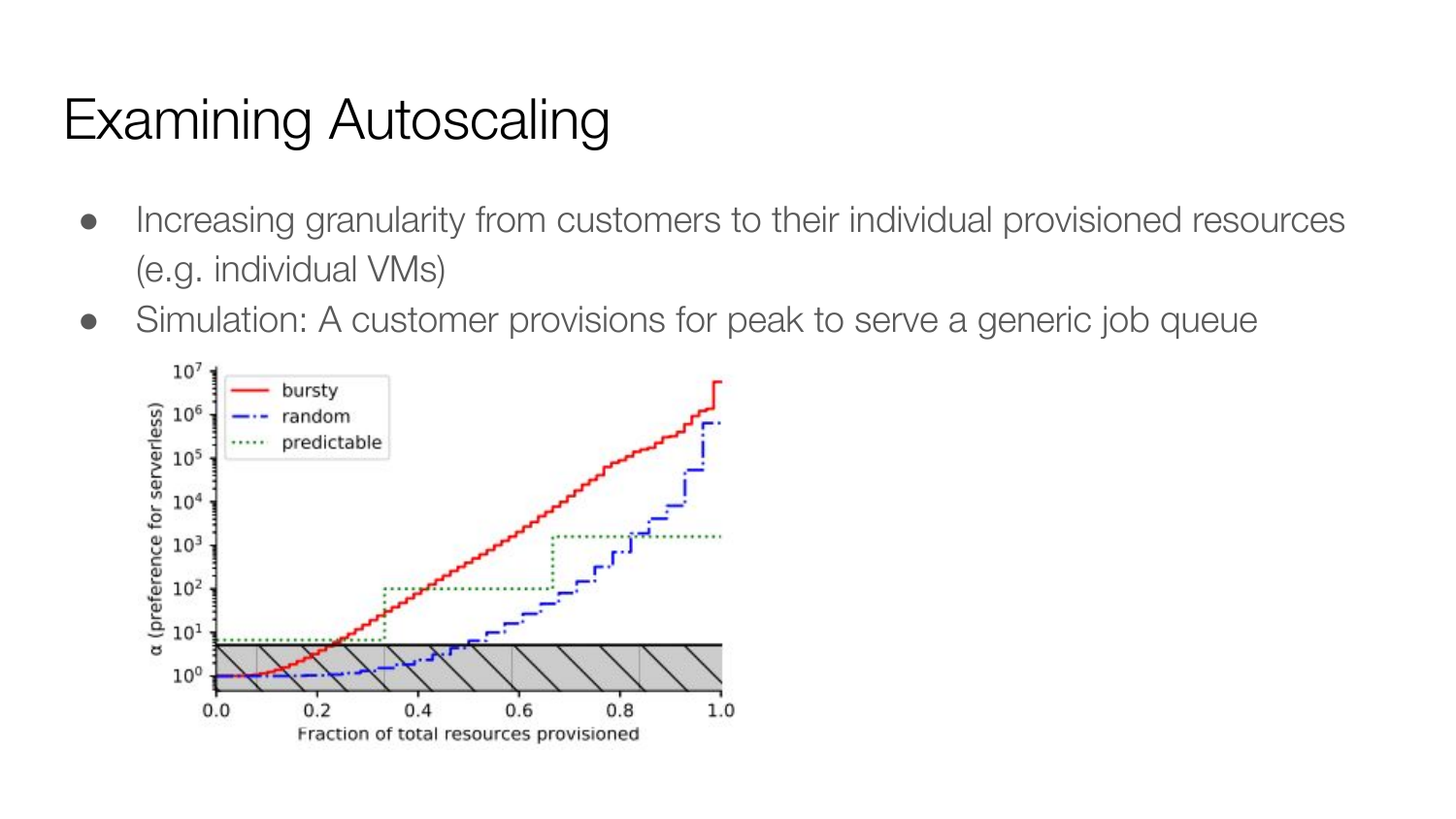## Examining Autoscaling

● Oracle provisioning (1-minute windows) does not substantially change today's breakeven points for preferring serverless:

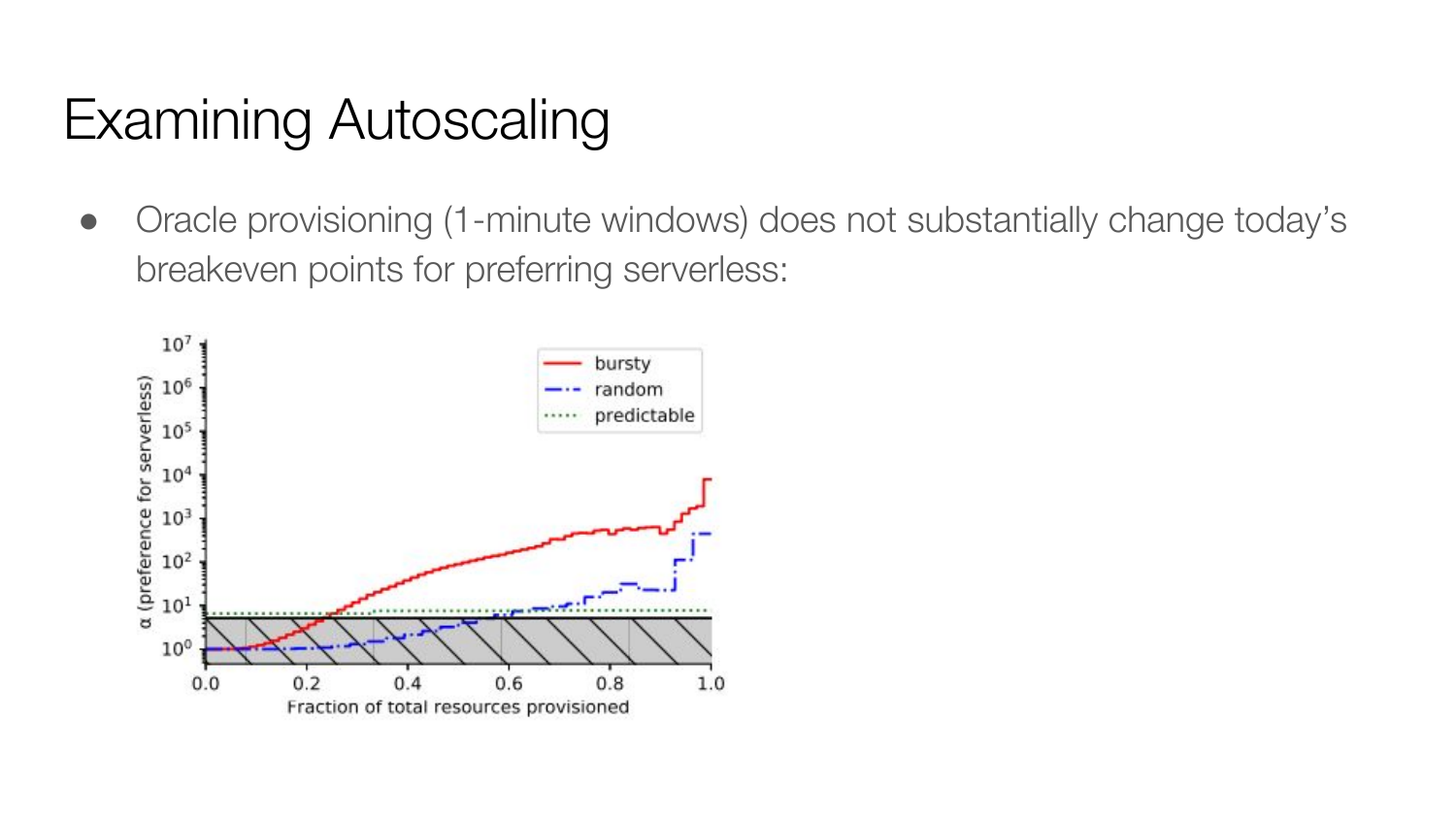## Examining quality of service

- Customer might not know peak, or deliberately underprovision anyway, which incurs queuing latency
- Alpha of last VM needed to reduce queuing latency below a p(xx) target

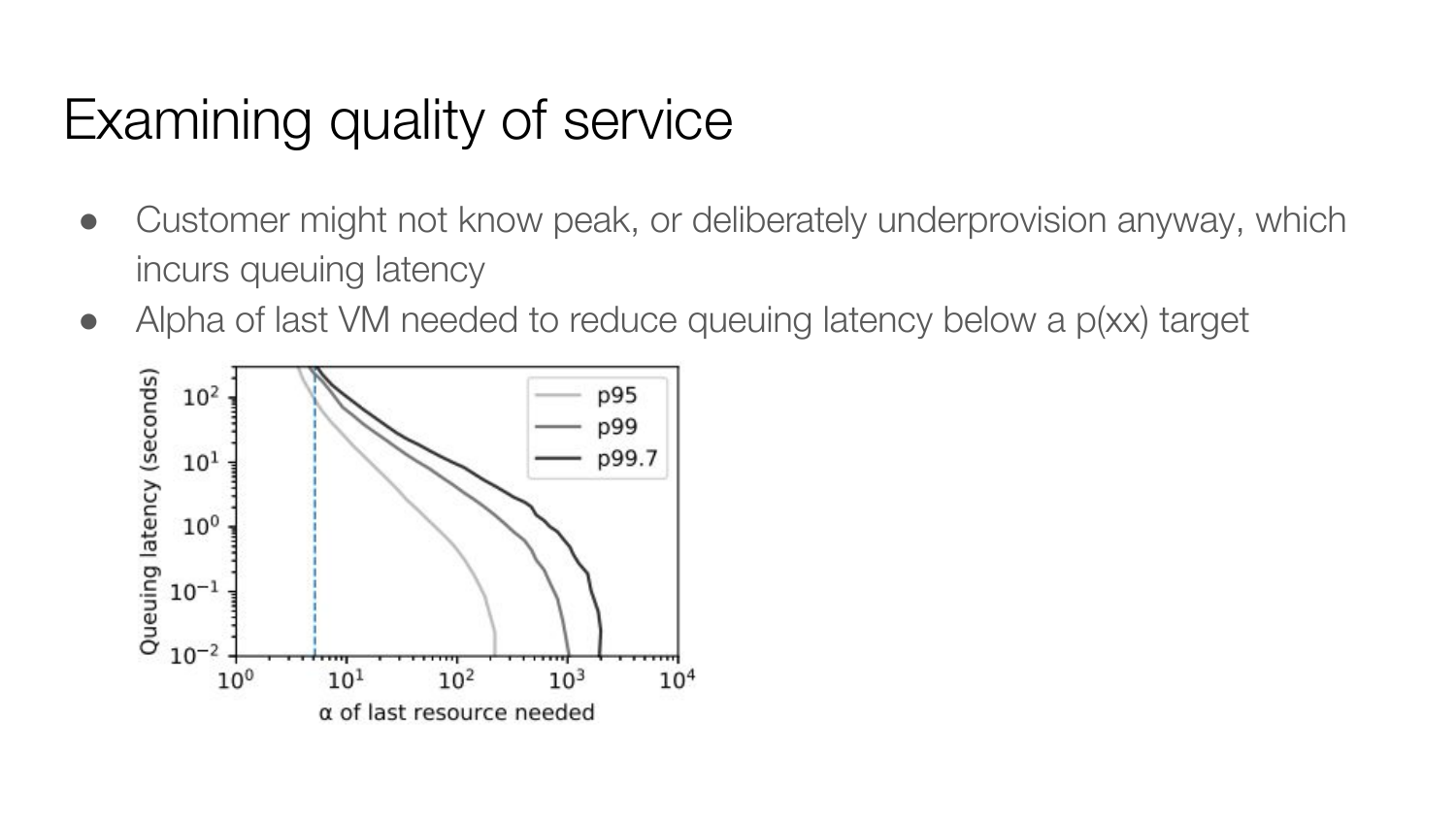#### **Conclusions**

- Serverless systems that are price-competitive with serverful designs are to be expected, and we will inevitably see more of these - especially as specialized hardware enters serverless
- We should explore a mix of provisioned capacity and pay-for-consumption ("hybrid serverless designs")
- We should think consciously about incentives and tradeoffs to consumers when designing policies for new serverless systems